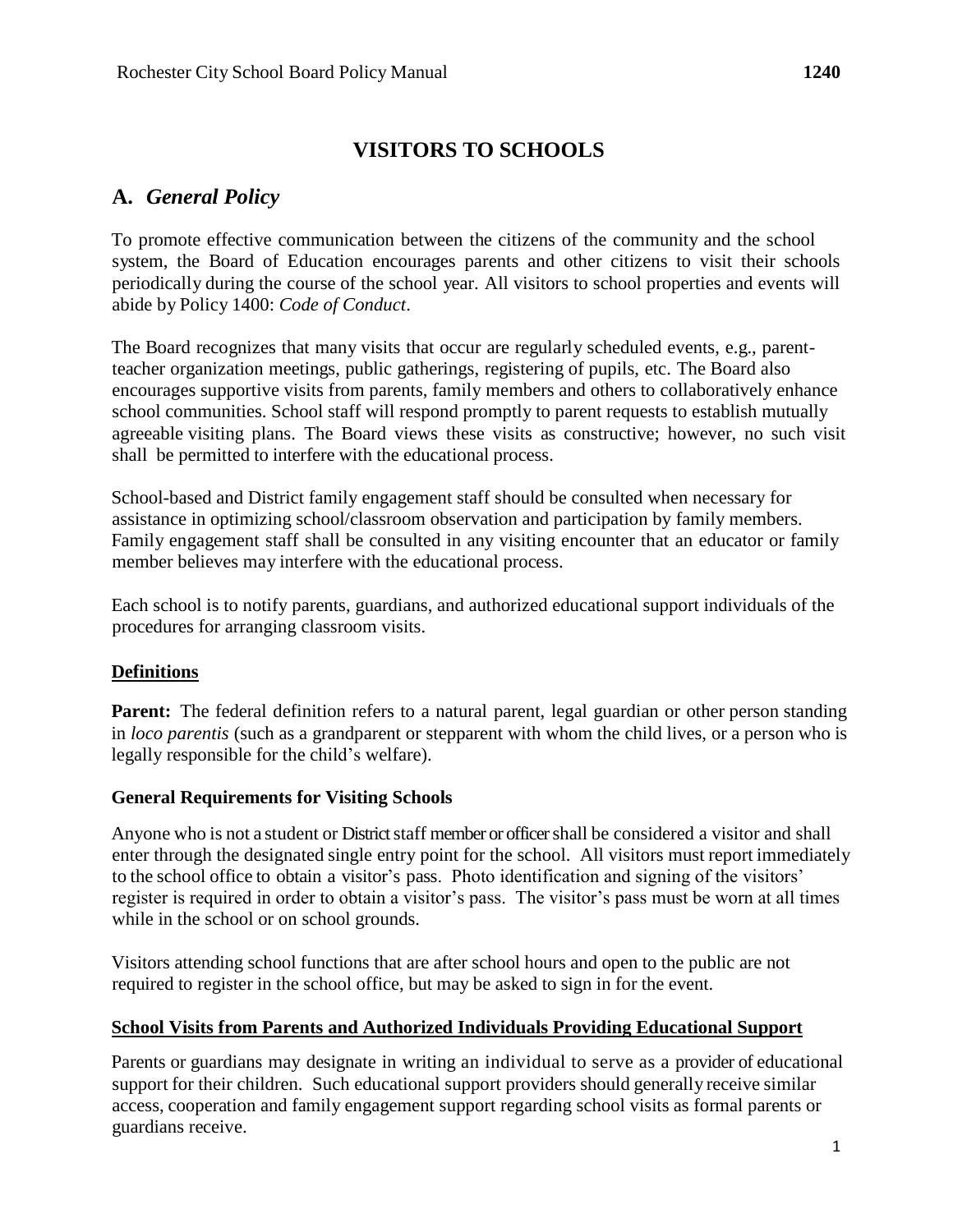Parents and other authorized persons should also go directly to the school office when coming to pick up their children during the school day. The school office must be notified before students leave school early. Parents and other authorized persons should show their personal identification, complete an early dismissal form, or sign their children out of the school before removing their children from their educational setting.

## **All Other Visitors to Schools**

Anyone who is not a parent, guardian, authorized educational support person, student, District staff member or officer may only visit a school building with the permission of an appropriate administrative staff member.

Student visitors from other schools shall not be given permission to enter school buildings, unless they have a specific reason to do so and prior approval from the building administrator.

## **Unauthorized Persons on School Property**

Any unauthorized person on school property will be reported to the Principal or his or her designee, and will be asked to leave. An unauthorized person's refusal to leave District property when requested may result in the police being contacted to intervene.

# **B.** *Searches of Persons and Parcels Entering District Property*

The safety of our students, staff, visitors, and property is a matter of critical importance. As with courthouses, airports, monuments and other government facilities, there is special concern in modern times about the risks of violence and of drug activities, which are all the more acute in facilities used by children.

All persons entering any District property, therefore, are subject to search of their person and parcels to the fullest extent authorized by federal or state law for persons entering other public buildings and facilities. Any person entering any District property is deemed to have consented to such search of person and parcels. No person refusing such search shall be permitted to remain on District property. The search can be completed by a school administrator or safety and security officer of the Rochester City School District.

# **C.** *Recruiters*

All recruiters shall be treated uniformly in the conduct of on-campus student recruitment. Scheduling of recruiting visits will be arranged and announced through the school counseling office. When recruiting visit(s) by potential employers or educational providers who have asserted a legal right to restrict membership or employment (see Policy 1240.1) are arranged for a general school population of a District school, as in the case of a "career night" or similar group event, then in addition to space for such educational or employment recruiters, space for informational displays shall also be made available to recognized advocacy groups who apply for such space. For such events, to provide notice to such recognized advocacy groups, to students, and to parents and guardians, the school counseling office will contact the District Communications Office so that a press release regarding the event can be issued.

No organization shall be permitted in any district building for the purpose of recruiting district